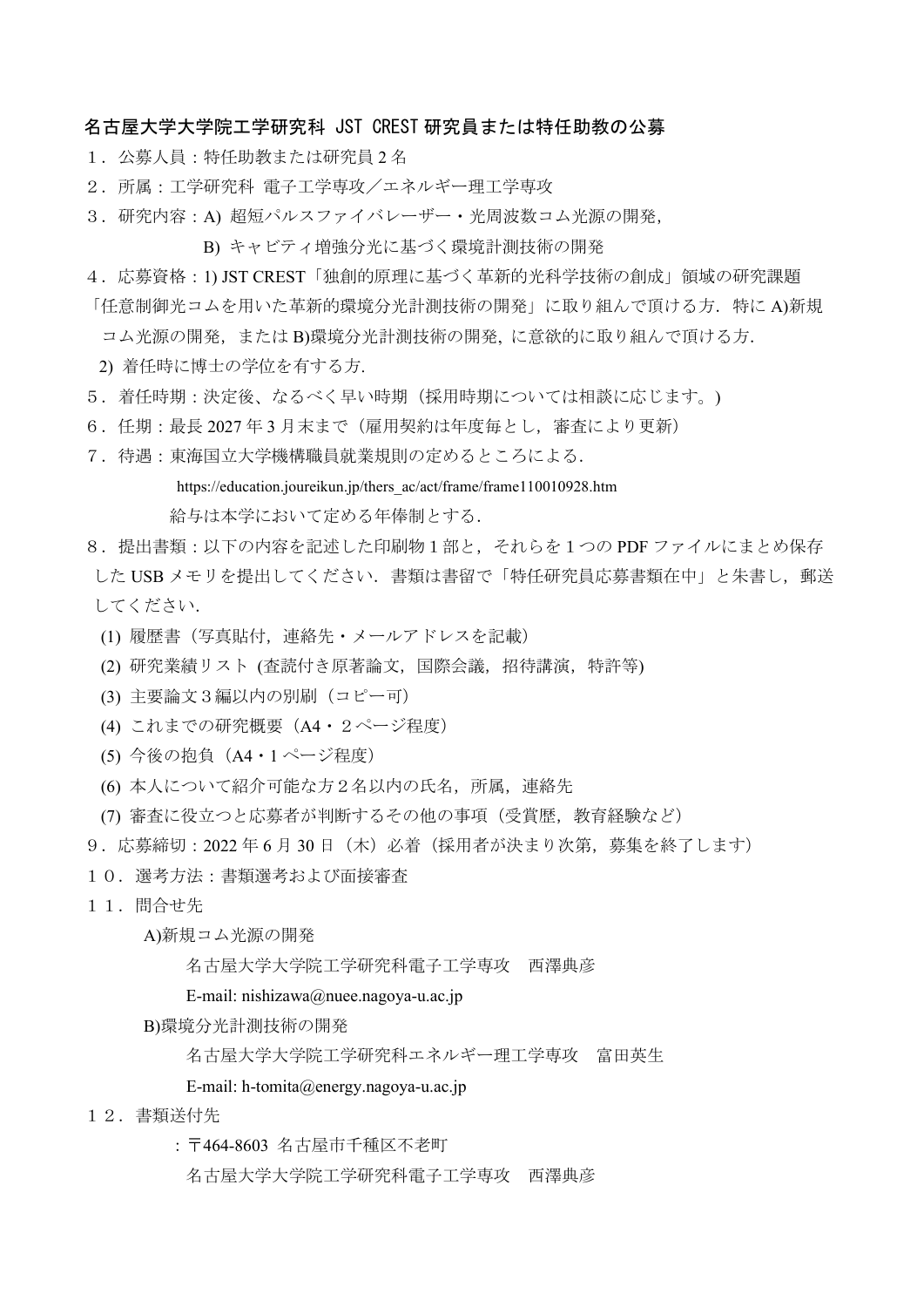E-mail: nishizawa@nuee.nagoya-u.ac.jp

※書留で「特任研究員応募書類在中」と朱書し,書留で送付のこと. 応募書類 (USB を含む) は返却しません.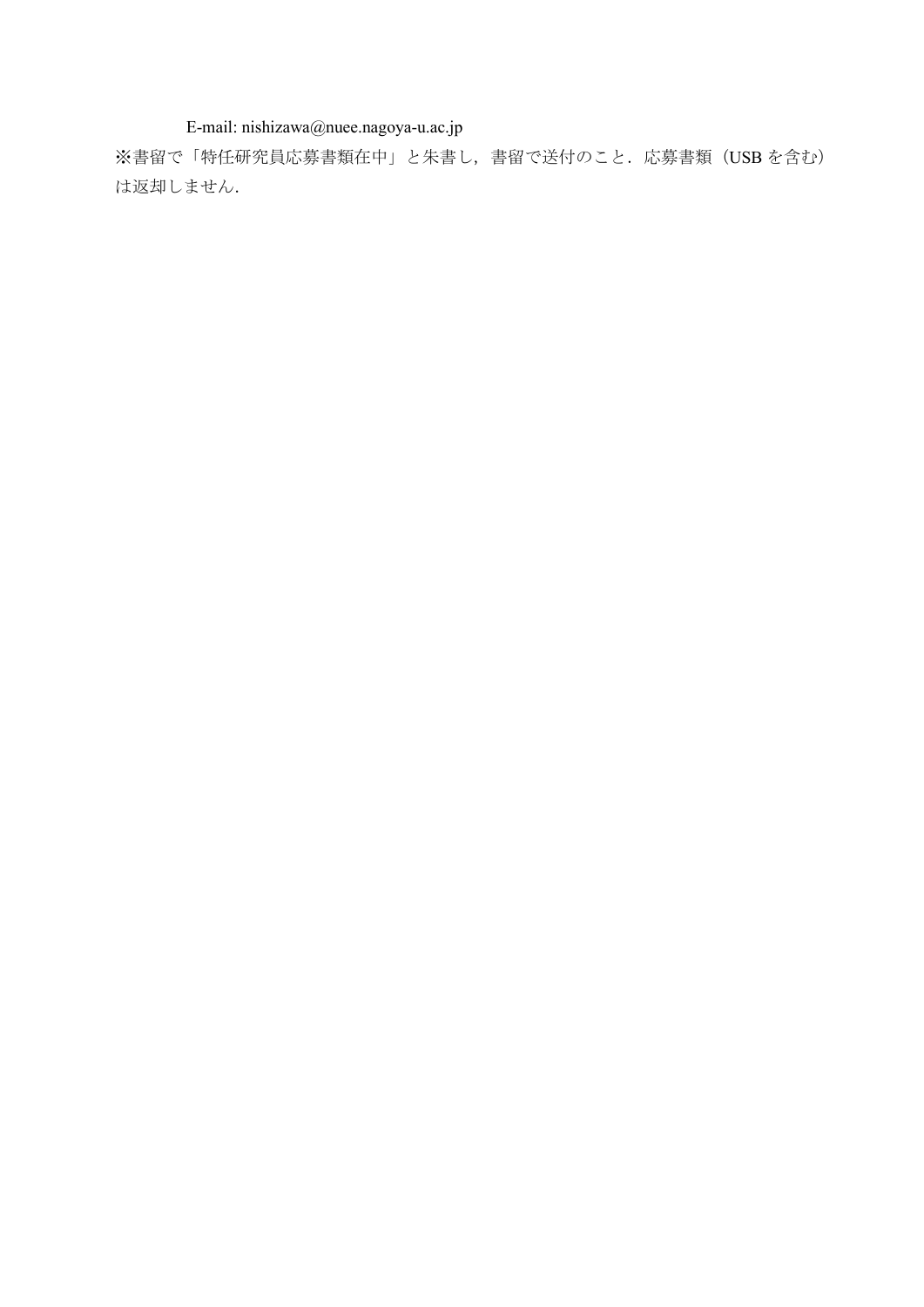Job Opportunities (JST CREST researcher) at Graduate School of Engineering, Nagoya University

- 1. Open Position: Specially appointed assistant professor or Postdoctoral research fellow, 2 positions
- 2. Affiliation: Department of Electronics/, Graduate School of Engineering, Nagoya University
- 3. Research Field: A) Ultrashort pulse fiber lasers, optical frequency comb, B) Cavity enhanced spectroscopy and sensing
- 4. Qualifications: 1) Highly-motivated researcher who engages in JST CREST project "Development of innovative spectroscopic techniques for environmental measurements using freely controllable optical frequency comb." 2) Doctoral degree or Ph. D. (incl. candidates who hold doctoral degree or Ph. D. until the job starting date)
- 5. Expected Starting Date: Earliest convenience
- 6. Term of Employment: From the starting date to March 31, 2027 (employment contract is renewed annually)
- 7. Salary and benefits:
	- Salary, working hours, and benefits are determined in accordance with the provisions of the Tokai National Higher Education and Research System Employee Work Rules. https://education.joureikun.jp/thers\_ac/act/frame/frame110010928.htm (Japanese only)
	- Salary is determined based on annual salary system at Nagoya University.
- 8. Application Documents:

Send a set of the following printed documents as well as an electronic version (a single PDF file saved

in USB memory) by postal mail to the address below. Specify "Application to CREST research fellow position in Nishizawa Project" in red on the envelope.

- (1) Full curriculum vitae with face photograph, address, and e-mail
- (2) List of research achievements (Original papers, International conferences, Invited talks, Patents, etc.)
- (3) Three representative reprints
- (4) Summary of research achievements (about two pages)
- (5) Future research plans (about one page)
- (6) Two personal references from internationally recognized researchers with contact details

(7) Other items considered to be useful for selection (Awards, Activities in academic societies, etc.)

- 9. Deadline: Application materials must be arrived by June 30, 2022.
- 10. Selection: Initial screening of application materials

Final interview of selected candidates

- 11. Contact information:
	- A) Ultrashort pulse fiber lasers, optical frequency comb

Prof. Norihiko Nishizawa,

Department of Electronics, Nagoya University

E-mail: nishizawa (at) nuee.nagoya-u.ac.jp